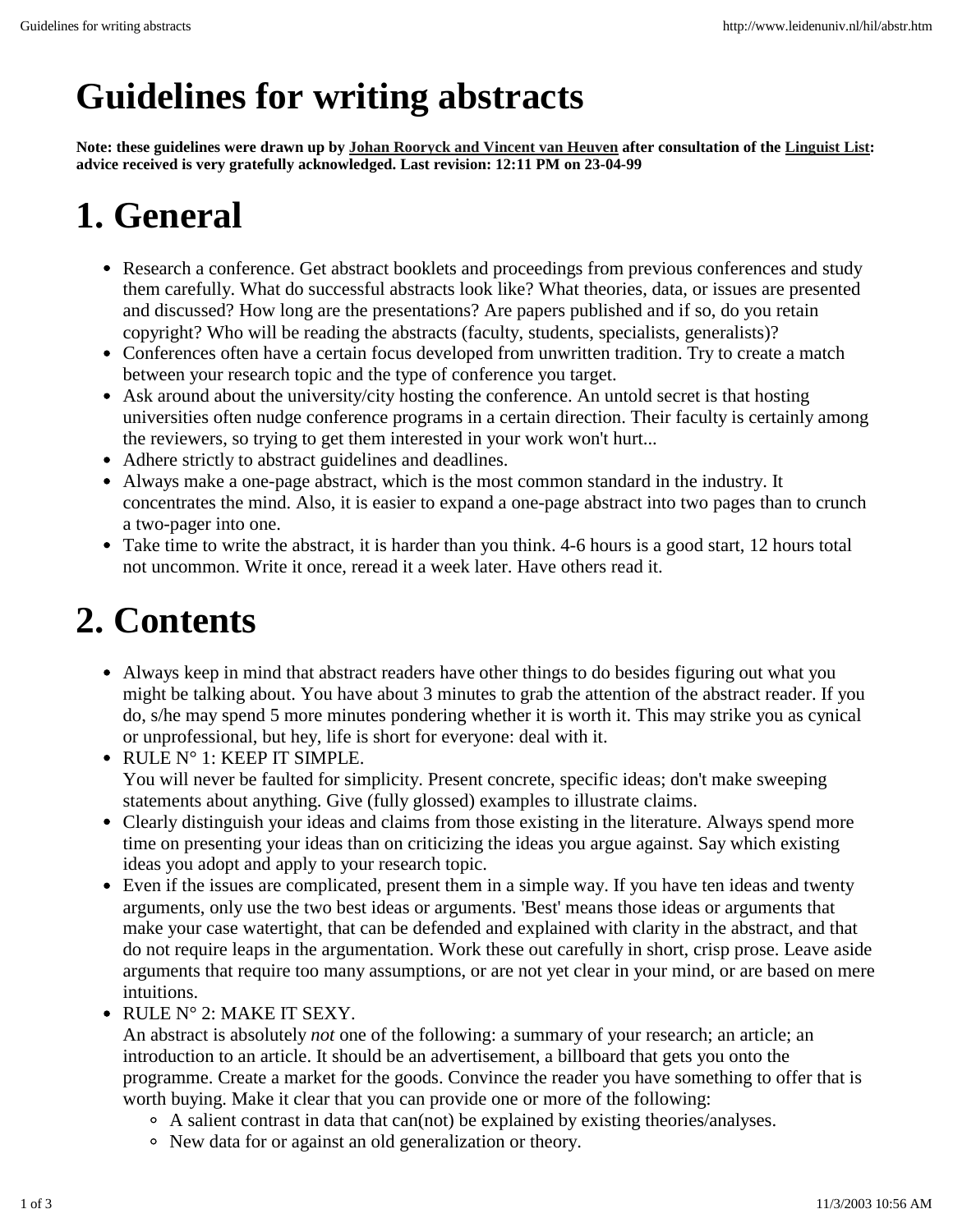- New and fashionable theoretical ideas applied to old theoretical problems or fresh data.
- The application of ideas from one domain of the grammar to another domain/other data.
- A (new) generalization explained by a theory.
- A theoretically insightful discussion of data that were never observed before.

Once again always use (fully glossed) examples to illustrate claims. Set important statements/generalizations apart in the text; give them a name. Make the reader salivate.

A typical abstract looks like this:

- $\circ$  A 4 line-paragraph to introduce the topic and your new claim about it. Your new stuff.
- A paragraph of 4 more lines to show familiarity with previous literature, and to dispassionately criticize it on the basis of new data or theories, wrong predictions, etc.
- The core of the abstract: Your tantalizing solutions supported by solid arguments;
- The last 4 lines: Provide a punchline. Promise more. Show implications for the field.
- Use a title that is not too short or too long, not too cute or too fancy. The title needs to cover the contents, and it should look appealing on the program. Choose a title that is as general as possible, preferably with a theoretical claim worked into it. Although they are boring, general and informative titles combining a theoretical term with the subject of inquiry work just fine (*Optimalizing Menomini stress patterns, ECM in Dutch: a minimalist account*). Puns are allowed, but don't overdo it. Remember: if the proof of the pudding is in the eating, the proof of the abstract is in the reading, not in the title.
- Make the abstract look as if the paper is already written (cf. below; *Style*).

• RULE N° 3: GET FEEDBACK.

Before sending off the abstract, get fellow researchers to read your abstract. You will learn a lot about your own ideas. What doesn't kill your ideas will make them stronger, so beg for ferocious criticism. Misunderstandings and ambiguities get clarified, bad arguments chucked out, new arguments brought in. You will be forced to be fully explicit. More importantly, you become a happier and better linguist in the process.

## **3. Formatting**

- Stop complaining about the fact that a single page is really too short for your bright ideas and that your expansive mind cannot possibly be straightjacketed into a 6-by-9 inch surface. See it as a challenge similar to painting a landscape on a grain of rice...
- Put all examples/generalizations on a separate line; make them visually salient by using a spacing just slightly larger than line spacing. Put more than one example on a single line only if the result is easy to parse visually. Check numbering several times and then once more. Don't put your examples on a separate page, even when the abstract guidelines allow you to do so: abstract reviewers hate having to go back and forth between pages... Use the second page allowed for examples to give references instead.
- Take advantage of the entire surface of the page. Too short looks as bad as too long.
- Put your title in a header outside the main text.
- Use paragraphs and indents to separate blocks of texts visually, with a spacing slightly larger than line spacing. If possible, give short titles to paragraphs which set them apart.
- Do not leave dangling lines which only contain two or three words. Try everything to 'pull back' those three words onto the preceding line: delete superfluous words in the preceding lines; change and shorten preceding sentences in the paragraph. In this way, you will gain an extra line to fill with information that is really essential.